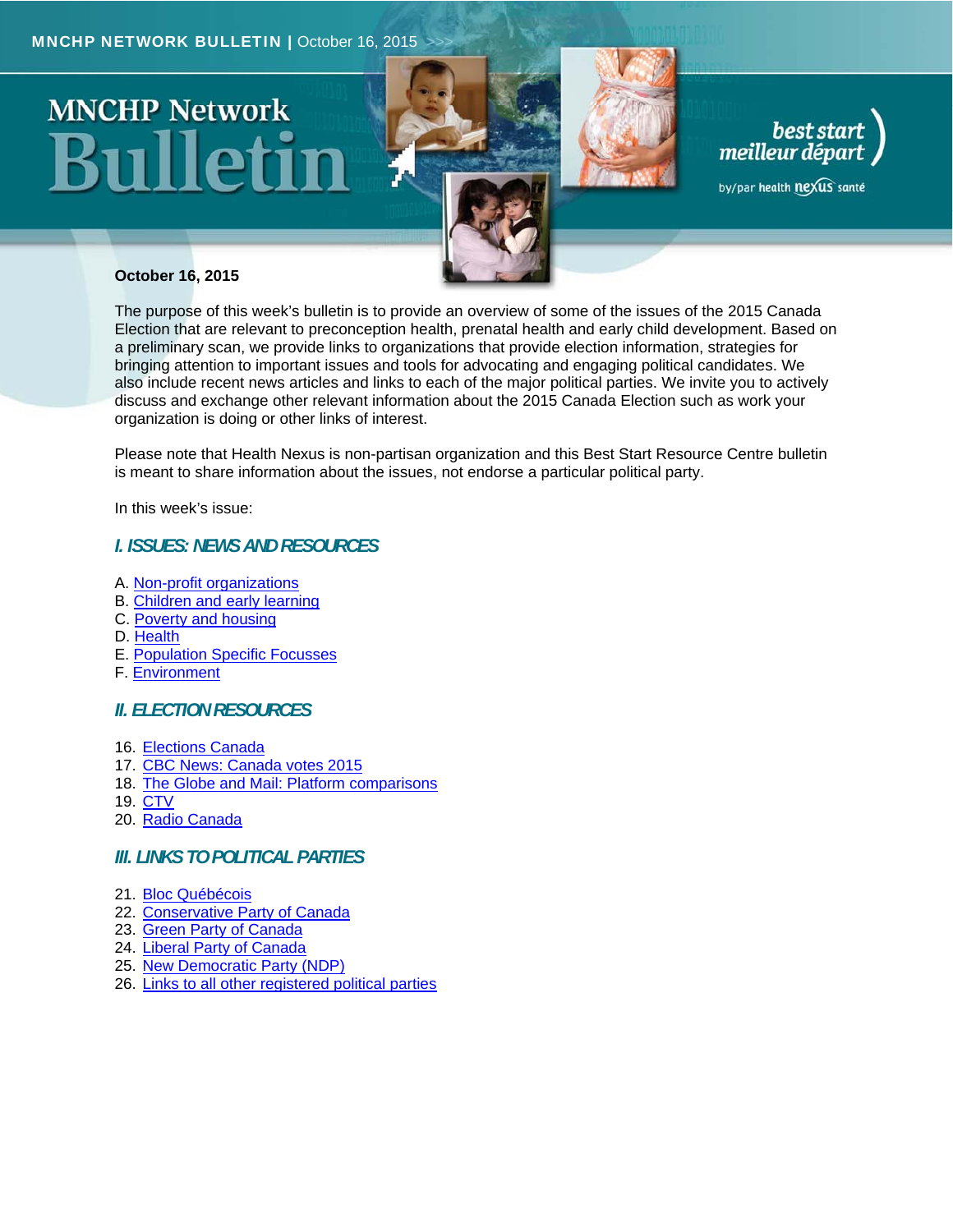*I. ISSUES: NEWS AND RESOURCES*

# **A. NON PROFIT ORGANIZATIONS**

#### **1. ELECTION KIT**

Imagine Canada (2015) prepared an Election Hub to help the public stay informed and up-todate about issues that affect all charities. Non-profits and charities can also share what they are doing around specific issues. The Hub also features policy commitments that address the issues of importance to the charitable and non-profit sector.

http://www.imaginecanada.ca/advocacy/election-2015

Charity Impact Brief:

http://www.imaginecanada.ca/sites/default/files/imaginecanada\_election\_charityimpactbrief\_20 15-10-05.pdf

#### **News:**

- Elections 2015: Outcomes for Canada's charitable sector https://charityvillage.com/Content.aspx?topic=Elections\_2015\_Outcomes\_for\_Canada\_s\_ch aritable\_sector#.ViEGzyvjSQd
- Non-profits: This federal election is the time to step it up! http://theonn.ca/nonprofits-this-federal-election-is-the-time-to-step-it-up/

#### [Return to top]

# **B. CHILDREN AND EARLY LEARNING**

#### **2. CANADIAN PAEDIATRIC SOCIETY (CPS) FEDERAL ELECTION ADVOCACY KIT**  (available in French)

The CPS highlights the following election priorities:

- 1. Establishing a Federal Commissioner for Children and Youth
- 2. Reducing child and youth poverty
- 3. Fully implementing Jordan's Principle
- 4. Permanently reinstating the Interim Federal Health Program for refugees

This website also provides information about what individuals can do to advocate. EN: http://www.cps.ca/advocacy-defense/2015-federal-election-advocacy-toolkit FR: http://www.cps.ca/fr/advocacy-defense/elections-federales-2015-dossier-de-defensedinterets

#### **3. CANADIAN CHILD CARE FEDERATION (CCCF) AND THE FEDERAL ELECTION 2015** (available in French)

This website (CCCF, 2015) provides recent news and information about the 2015 federal election and child care. It includes tools, links and resources to raise the national dialogue on achieving excellence in quality early learning and child care across Canada.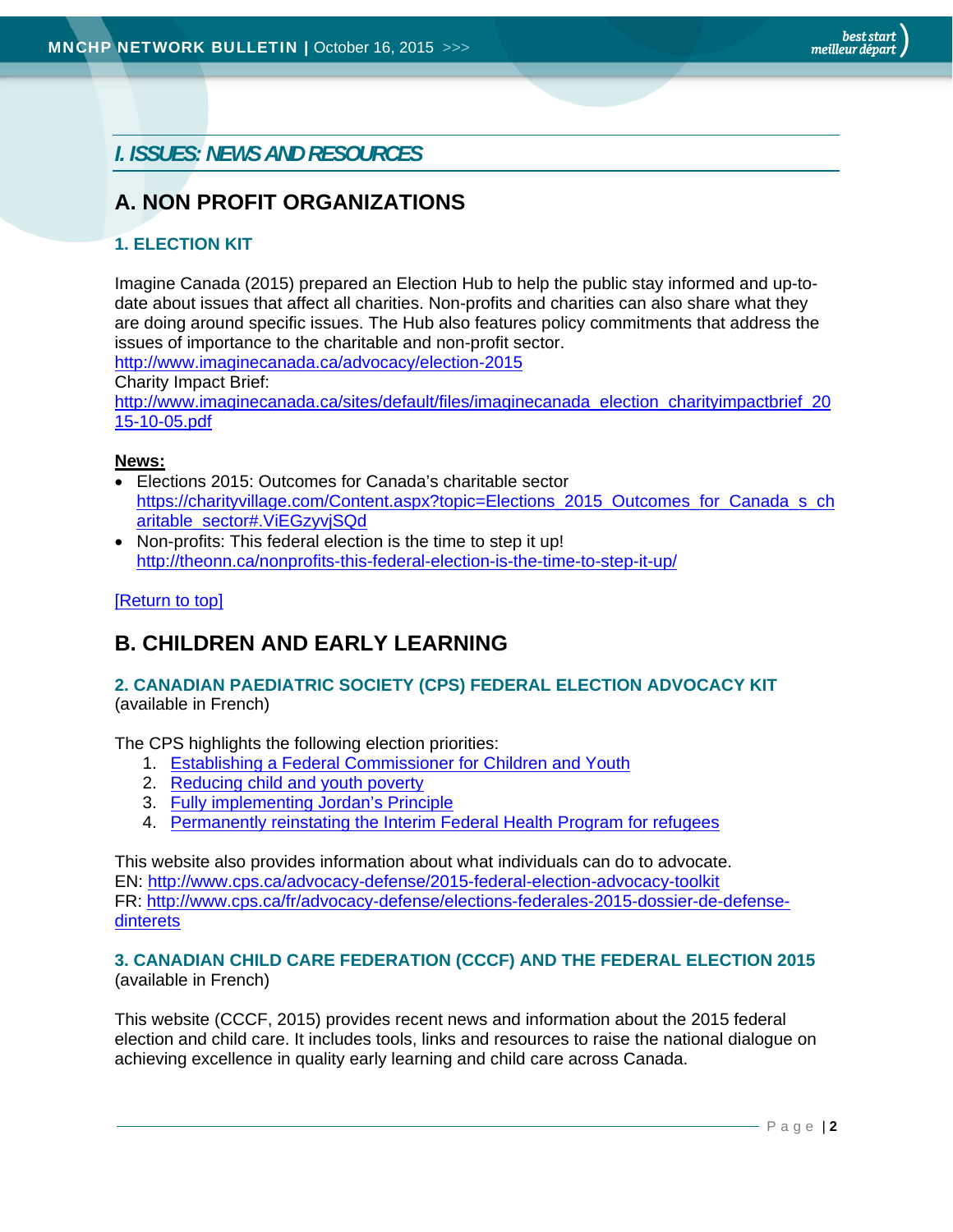EN: http://www.cccf-fcsge.ca/archives/election2015/ FR: http://www.cccf-fcsge.ca/fr/archives/elections\_federales\_de\_2015/ Tool kit: http://www.cccf-fcsge.ca/wp-content/uploads/cccf\_election\_2015\_updated\_11-x-17.pdf FR: http://www.cccf-fcsge.ca/wp-content/uploads/fcsge\_election\_french\_download.pdf

#### **4. VOTE CHILD CARE 2015**

This website, Vote Child Care 2015, brings together child care advocates and supporters from across Canada to promote the vision endorsed at the ChildCare2020 conference. They are "calling on the next federal government to provide funding and leadership, to work with provinces, territories and Indigenous communities to make affordable quality child care a reality for all families" (Child Care Advocacy Association of Canada, 2015). http://ccaac.ca/vote-child-care-2015/

#### **News:**

- Comparing the major parties on child care promises http://www.cbc.ca/news/politics/canada-election-2015-comparing-the-major-parties-on-childcare-promises-1.3201117
- Child care in the 2015 election: Where do the parties stand? http://www.10aday.ca/election2015
- CTV News election promises: Social issues http://www.ctvnews.ca/politics/election/platforms/social-issues-1.2597666

#### [Return to top]

# **C. POVERTY AND HOUSING**

#### **5. ADDRESSING CHILD AND FAMILY POVERTY IN CANADA: WHERE DO THE PARTIES STAND?**

Campaign 2000 provides information about child and family poverty in Canada and highlights that it is a reality in every riding/community across Canada. They provide a research background and maps of each riding as well as a short grid on where each federal party stands on eradicating child/family poverty.

http://www.campaign2000.ca/

FR: http://www.campaign2000.ca/french/index.html

Grid on federal parties' stances on eradicating child/family poverty: http://www.campaign2000.ca/whatsnew/releases/child%20poverty%20platform%20analysis\_Ts tar.ipeg

#### **6. VOTE TO MAKE POVERTY HISTORY**

(available in French)

This website (Make Poverty History, 2015) provides information about how people can advocate for eradicating poverty. They encourage people to join their THUNDERCLAP. On October  $17<sup>th</sup>$  at 11:30am the message that Canada needs a national poverty plan will go out across social media networks.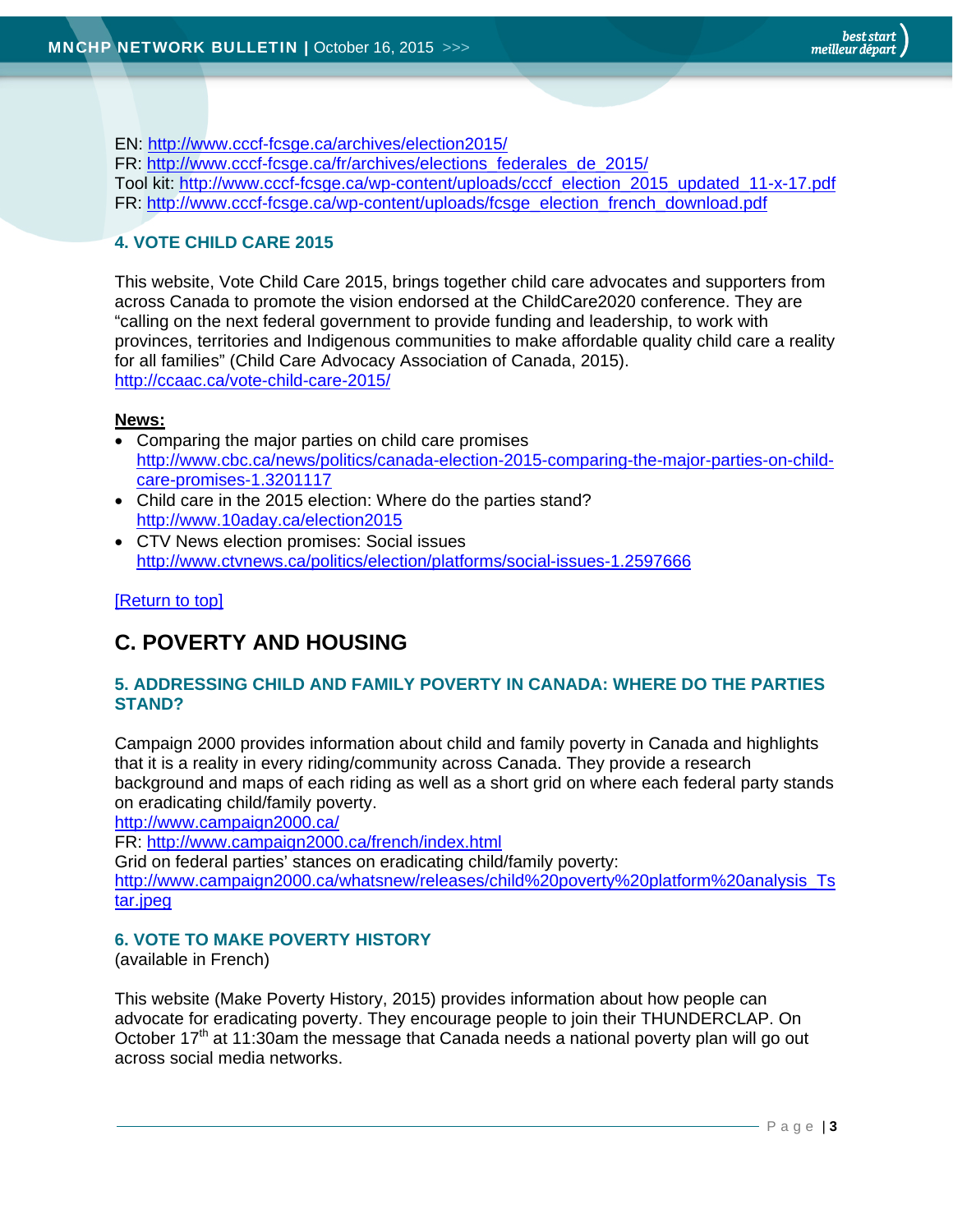EN: http://www.makepovertyhistory.ca/ FR: http://www.abolissonslapauvrete.ca/

#### **7. DIGNITY FOR ALL**

(available in French)

The "Dignity for All" website (2015) provides a wide range of information about poverty in Canada.

EN: http://www.dignityforall.ca/ FR: http://www.dignityforall.ca/fr

#### **News:**

- Canada election 2015: Poor overlooked in battle for middle class vote, says group http://www.cbc.ca/news/canada/nova-scotia/halifax-anti-poverty-election-1.3262914
- Canada poverty audit: Election 2015 http://www.futureofpublichousing.ca/?p=389
- Council of Canadians with Disabilities: Questions to ask federal election candidates (poverty alleviation)
	- http://www.ccdonline.ca/en/socialpolicy/elections/2015/questions-for-candidate-poverty
- Ontario Non-Profit Housing Association: Federal election 2015 http://www.onpha.on.ca/ONPHA/Content/PolicyAndResearch/2015\_Elections/2015\_Election s.aspx
- Access to housing Health Equity Impact Assessment (HEIA) in the federal election http://www.wellesleyinstitute.com/housing/access-to-housing-heia-in-the-federal-election/
- CTV News election promises: Housing and infrastructure http://www.ctvnews.ca/politics/election/platforms/housing-and-infrastructure-1.2597683
- CTV News election promises: Pocketbook issues http://www.ctvnews.ca/politics/election/platforms/housing-and-infrastructure-1.2597683

[Return to top]

# **D. HEALTH**

#### **8. CANADIAN PUBLIC HEALTH ASSOCIATION (CPHA)**

(available in French)

The CPHA website (2015) provides a summary of the top election issues, easy access to the political parties' platforms and tools to engage candidates. CPHA's top election issues are:

- Basic income guarantee
- Early childhood education and care
- Violence against Aboriginal women
- Health and the environment

EN: http://www.cpha.ca/en/election2015.aspx FR: http://www.cpha.ca/fr/election2015.aspx

#### **9. CANADIAN NURSES ASSICATION (CNA)**

(available in French)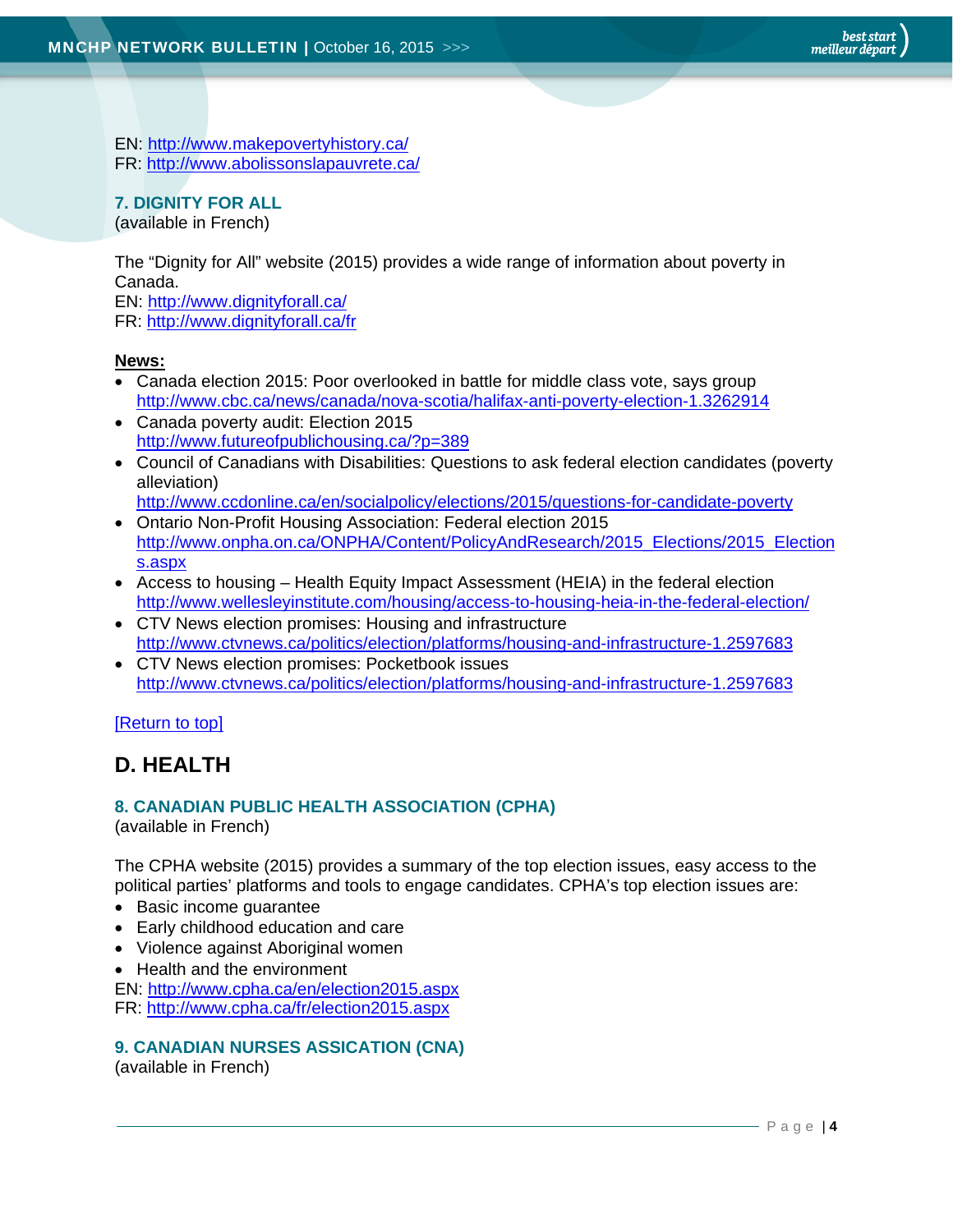The CNA invited the main political parties to answer a health care questionnaire. Each party provided responses.

EN: http://www.election.cna-aiic.ca/en/party-platforms FR: http://www.election.cna-aiic.ca/fr/plateformes-electorales-des-partis

#### **10. ONTARIO HEALTH COALITION**

This website lists four key issues with Canada's health care system, how parties can address the issues and a comparison chart of each political party's platform and ideals on health care. http://www.ontariohealthcoalition.ca/index.php/federal-election-2015/

# **11. CANADIAN ALLIANCE OF COMMUNITY HEALTH CENTRE ASSOCIATIONS**

(available in French)

The CACHCA's website provides a call to action for federal political parties, an election commitment tracker and steps to take to make a difference. http://www.cachc.ca/federalelection

FR: http://www.cachc.ca/fr/electionsfederales/

Call to action: http://www.cachc.ca/wp-content/uploads/downloads/2015/05/CACHC-2015- Federal-Election-Call-to-Action.pdf

FR: http://www.cachc.ca/wp-content/uploads/downloads/2015/05/ACCSC-Appel-%C3%A0 l%E2%80%99action-%C3%89lections-f%C3%A9d%C3%A9rales-2015.pdf

#### **News:**

https://www.cna-aiic.ca/en/news-room

- Registered Nurses Association of Ontario: Your vote counts, make your voice heard http://rnao.ca/content/make-your-voice-heard-and-your-vote-count
- Canadian Nurses Association: News https://www.cna-aiic.ca/en/news-room
- Canadian Health Coalition: Put health care on the ballot http://healthcoalition.ca/
- CTV News election promises: Social issues http://www.ctvnews.ca/politics/election/platforms/social-issues-1.2597666

#### [Return to top]

# **E. POPULATION SPECIFIC FOCUSSES**

#### **12. ASSEMBLY OF FIRST NATIONS (AFN): FEDERAL ELECTION AND VOTING INFORMATION**

The AFN website provides a number of resources related to the federal election: assessment of party platforms, federal party commitments of interest to First Nations, a guide on how to vote,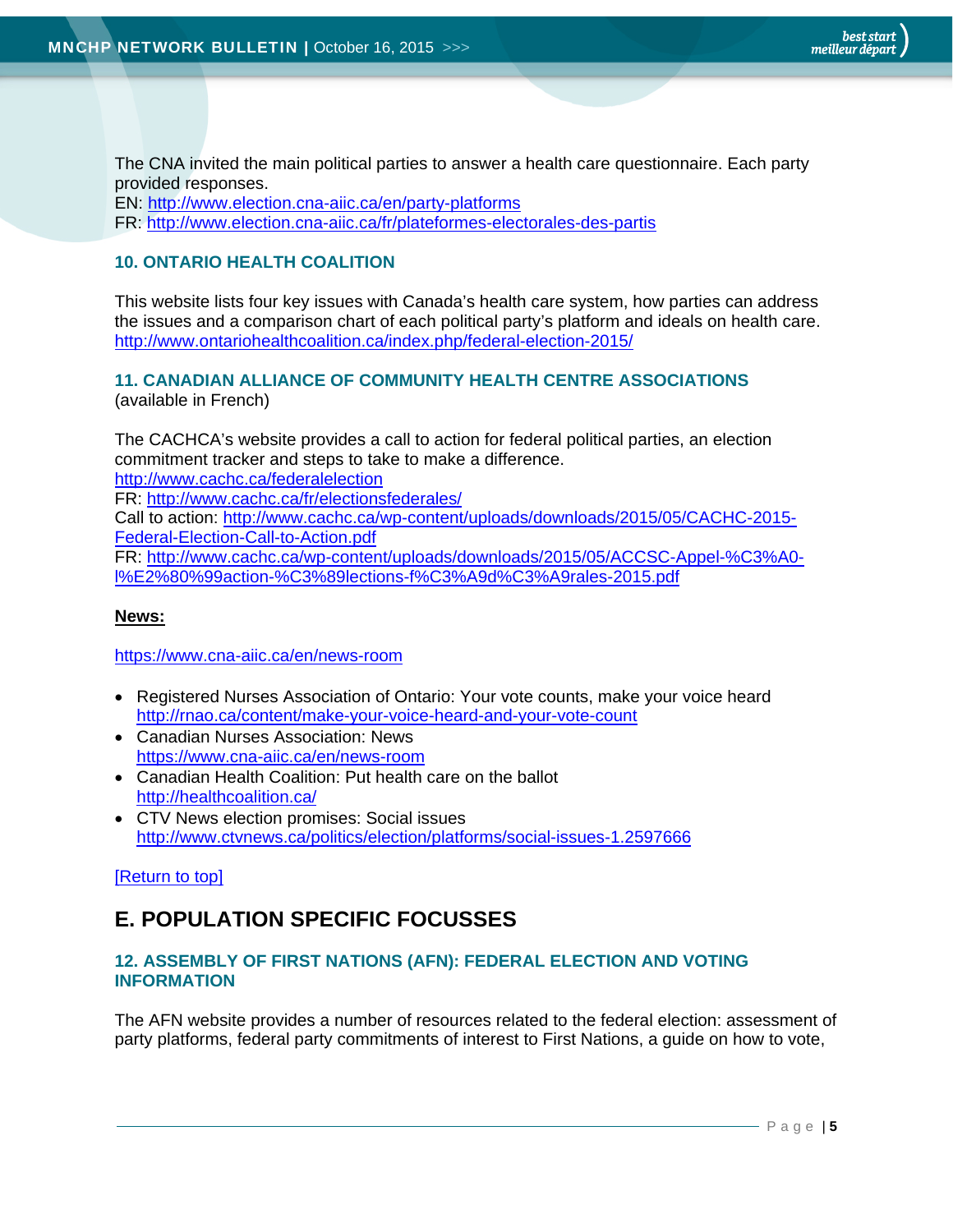a technical bulletin on voting from National Chief Bellegarde, a federal election factsheet and more.

http://www.afn.ca/en/federal-election-and-voting-information-v2

#### **13. ABORIGINAL NURSES ASSOCIATION OF CANADA (ANAC): STATEMENT TO ALL PARTIES**

The ANAC provides a statement to all political parties about Aboriginal health and Aboriginal nursing needs.

http://anac.on.ca/wp-content/uploads/2015/10/ANAC-Election-2015-Statement-to-Federal-Parties.Oct-15\_15.pdf

#### **14. FÉDÉRATION DES COMMUNAUTÉS FRANCOPHONES ET ACADIENNE DU CANADA (FCFA): ÉLECTIONS 2011**

The FCFA provides information about priorities, party positions, making a difference, voting and media coverage. http://fcfa-election.com/

#### **News:**

- Aboriginal Elders feeling need to vote for 1st time in federal election http://www.cbc.ca/news/canada/ottawa/aboriginal-elders-feeling-need-to-vote-for-1st-timein-federal-election-1.3260641
- Aboriginal Peoples Television Network (APTN) town halls to feature interviews with 3 of 4 leaders http://www.huffingtonpost.ca/2015/10/05/aptn-town-halls-canada-election\_n\_8246490.html
- What the parties are promising on Aboriginal issues http://www.thestar.com/news/federal-election/2015/09/01/what-the-parties-are-promising-onaboriginal-issues.html
- Métis Nation and the federal election http://www.metisnation.ca/index.php/news/federal-election-2015-and-the-metis-nation
- Inuit Tapiriit Kanatami: 2015 federal election questionnaire https://www.itk.ca/media/media-release/2015-federal-election-questionnaire
- Canada Immigration Newsletter: Canada election 2015 http://www.cicnews.com/2015/09/canada-election-2015-parties-stand-immigration-095975.html
- Women's issues 'invisible' this election http://www.thestar.com/news/canada/2015/08/24/womens-issues-invisible-this-electionwarns-group.html
- Together we can make disability an election issue http://sci-bc.ca/news/federal-election-platforms-2015-and-disability-issues/
- Council of Canadians with Disabilities: Questions to ask federal election candidates (poverty alleviation)

http://www.ccdonline.ca/en/socialpolicy/elections/2015/questions-for-candidate-poverty

 LGBTQ community hopes for more representation in next Parliament http://www.ctvnews.ca/politics/lgbtq-community-hopes-for-more-representation-in-nextparliament-1.2538037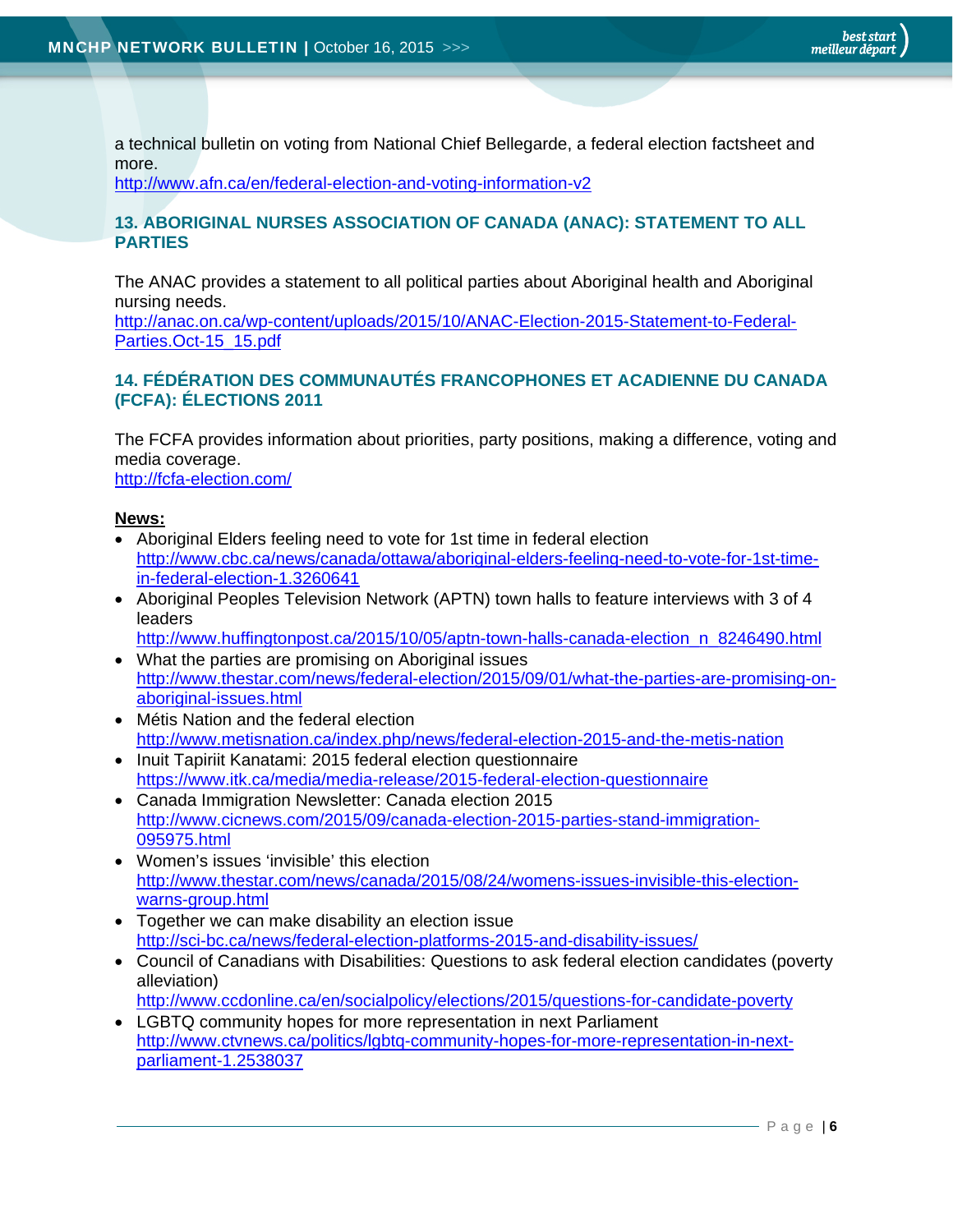- CTV News election promises: Aboriginal issues http://www.ctvnews.ca/politics/election/platforms/aboriginal-issues-1.2597682
- CTV News election promises: Refugees and citizenship http://www.ctvnews.ca/politics/election/platforms/refugees-and-citizenship-1.2603508
- CTV News election promises: Social issues http://www.ctvnews.ca/politics/election/platforms/social-issues-1.2597666

#### [Return to top]

# **F. ENVIRONMENT**

#### **15. HOW DID THE ENVIRONMENT FARE IN THE FEDERAL LEADERS' DEBATE?**

This website (David Suzuki Foundation, 2015) provides information about where the political parties stand on environmental issues. http://www.davidsuzuki.org/blogs/election/2015/09/how-did-the-environment-fare-in-the-federalleaders-debate/

#### **News:**

- CTV News election promises: Energy and environment http://www.ctvnews.ca/politics/election/platforms/energy-and-environment-1.2603521
- Health care, environment largely ignored in campaign so far
- http://www.cbc.ca/news/politics/canada-election-2015-issues-not-being-discussed-1.3215916
- Most Canadians feel government should do more to combat climate change http://www.cbc.ca/news/politics/vote-compass-canada-election-2015-environment-issues-1.3270365

[Return to top]

### *II. ELECTION RESOURCES*

#### **16. ELECTIONS CANADA**

(available in French)

The Elections Canada website provides information for voters such as registering to vote and the identification that is required at the polls. It also includes frequently asked questions and information about the political parties and candidates.

EN: http://www.elections.ca/home.asp

FR: http://www.elections.ca/accueil.asp?textonly=false

#### **17. CBC NEWS: CANADA VOTES 2015**

CBC News website (2015) has information about recent news. A vote compass and a poll tracker are also available.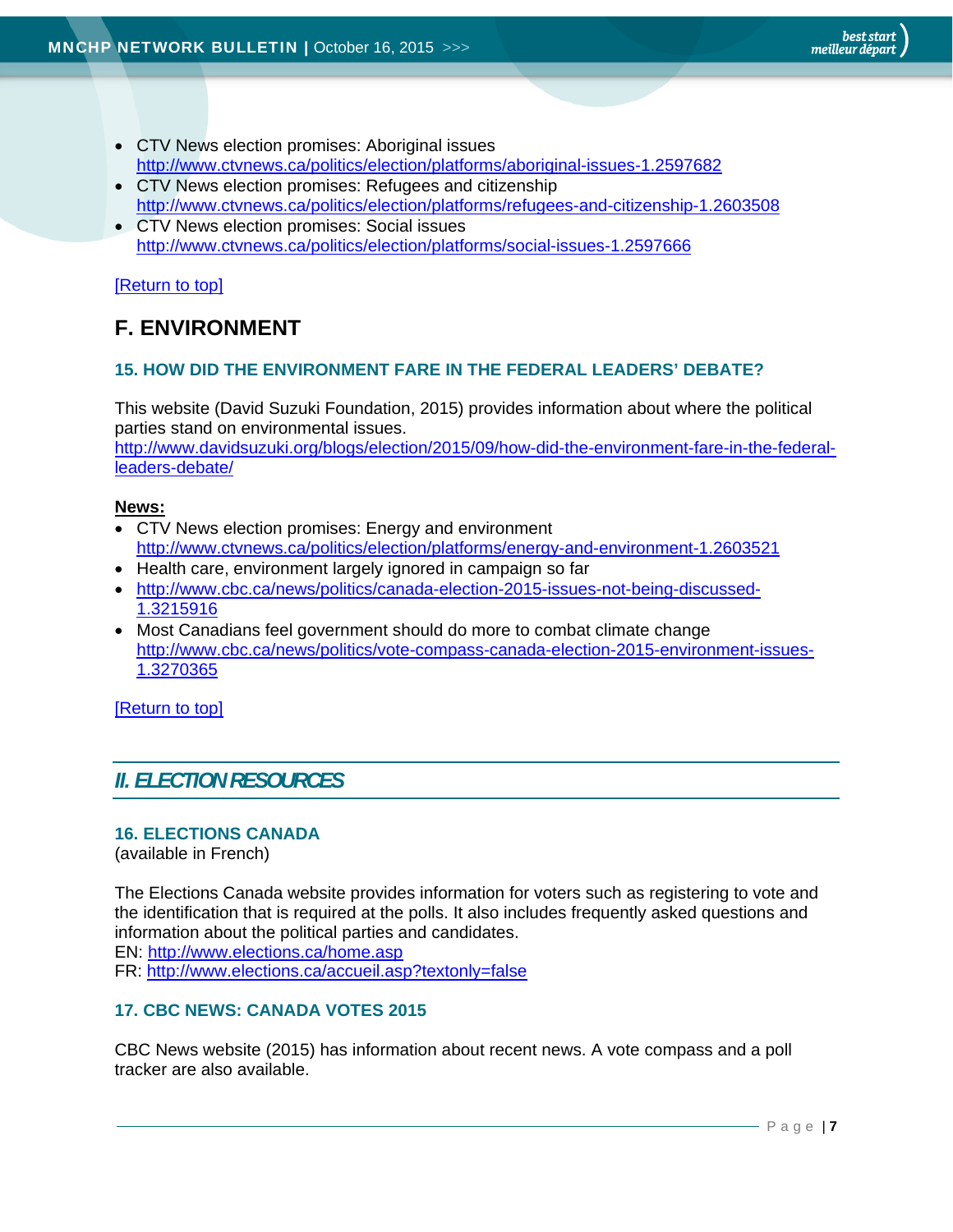http://www.cbc.ca/news/elections/canadavotes

#### **18. THE GLOBE AND MAIL: PLATFORM COMPARISON**

The Globe and Mail provides a comparison of where the parties stand on the top campaign issues.

http://www.theglobeandmail.com/news/politics/elections/party-platformcomparison/article26758784/

#### **19. CTV**

CTV's election website (2015) includes a poll tracker, party platforms, battlegrounds, strategic voting and a section on getting to know the ridings. http://www.ctvnews.ca/politics/election

#### **20. RADIO CANADA**

Radio Canada (2015) provides recent news articles and videos about the 2015 election. http://ici.radio-canada.ca/elections-canada-2015

[Return to top]

#### *III. LINKS TO POLITICAL PARTIES*

#### **21. BLOC QUÉBÉCOIS**

FR: http://www.blocquebecois.org/

#### **22. CONSERVATIVE PARTY OF CANADA**

EN: http://www.conservative.ca/ FR: http://www.conservateur.ca/

#### **23. GREEN PARTY OF CANADA**

EN: http://greenparty.ca/

FR: http://www.greenparty.ca/fr

#### **24. LIBERAL PARTY OF CANADA**

EN: http://www.liberal.ca/ FR: http://www.liberal.ca/fr/

#### **25. NEW DEMOCRATIC PARTY (NDP)**

EN: http://www.ndp.ca/ FR: http://www.npd.ca/

#### **26. LINKS TO ALL OTHER REGISTERED POLITICAL PARTIES**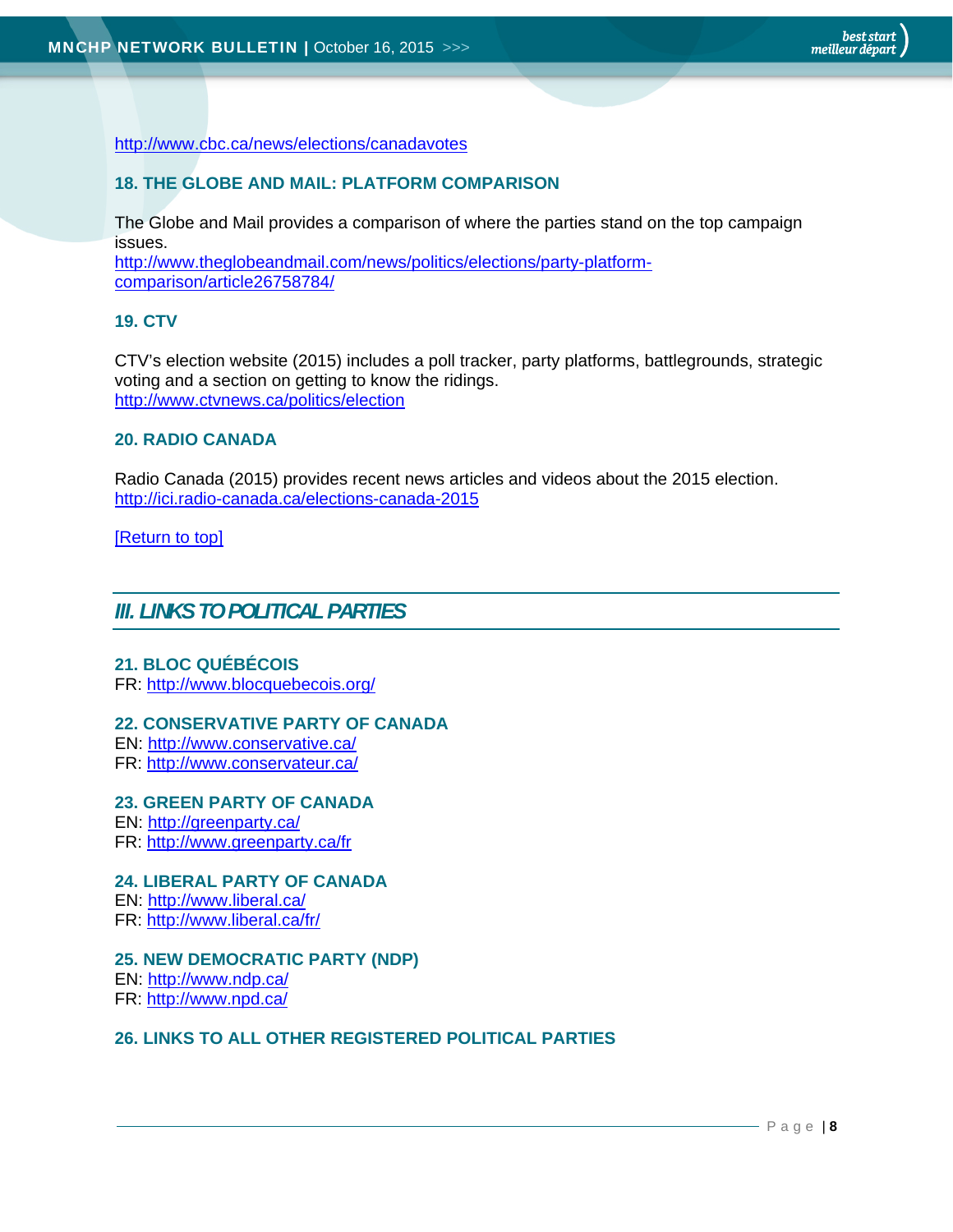EN:

www.elections.ca/content.asp?section=pol&document=index&dir=par&lang=e&textonly=false FR:

www.elections.ca/content.asp?section=pol&document=index&dir=par&lang=f&textonly=false

#### [Return to top]

#### **About This Bulletin**

*The Best Start Resource Centre thanks you for your interest in, and support of, our work. Best Start permits others to copy, distribute or reference the work for non-commercial purposes on condition that full credit is given. Because our MNCHP bulletins are designed to support local health promotion initiatives, we would appreciate knowing how this resource has supported, or been integrated into, your work (mnchp@healthnexus.ca). Please note that the Best Start Resource Centre does not endorse or recommend any events, resources, or publications mentioned in this bulletin.* 

**Information on the MNCHP Network**: Email mnchp@healthnexus.ca or visit http://www.beststart.org/services/information.html **To manage your subscription, unsubscribe from the listserv and access the MNCHP archives**: http://lists.beststart.org/listinfo.cgi/mnchp-beststart.org **To submit items for MNCHP Bulletins**: Email mnchp@healthnexus.ca

#### **Contact Us**

**Best Start Resource Centre: http://beststart.org/index\_eng.html Health Nexus**: http://en.healthnexus.ca/ 180 Dundas W., Room 301, Toronto (Ontario) M5G 1Z8

# **Stay connected!**

The free weekly **Ontario Health Promotion E-mail bulletin (OHPE)** offers a digest of news, events, jobs, feature articles on health promotion issues, resources, and much more, to those working in health promotion.

**Click4HP** is an international dialogue on health promotion. Participants exchange views on issues and ideas, provide leads to resources, and ask questions about health promotion.

**The Maternal Newborn and Child Health Promotion (MNCHP) Network -** A province-wide electronic forum for service providers working to promote preconception, prenatal and child health.

**Ontario Prenatal Education Network -** A space where professionals can share information and resources, ask questions and collaborate with peers on topics related to prenatal education.

**Health Promotion Today** - 0ur blog keeps you informed of news and topics related to health promotion.

Follow us on **Twitter** to stay up to date on all things related to health promotion.

View our video resources on **YouTube** and **Vimeo** 

**The Best Start Aboriginal Sharing Circle (BSASC) Network** is a distribution list designed for service providers working with Aboriginal Peoples in areas of preconception, prenatal and child health. The network is a forum to share news, ideas, questions and best practices.

We encourage you visit the website of our new **3M Health Leadership Award to** find out how you can support community health leadership and honour your own community leader by nominating them for this national award.

**En français:** 

# **Restez branché!**